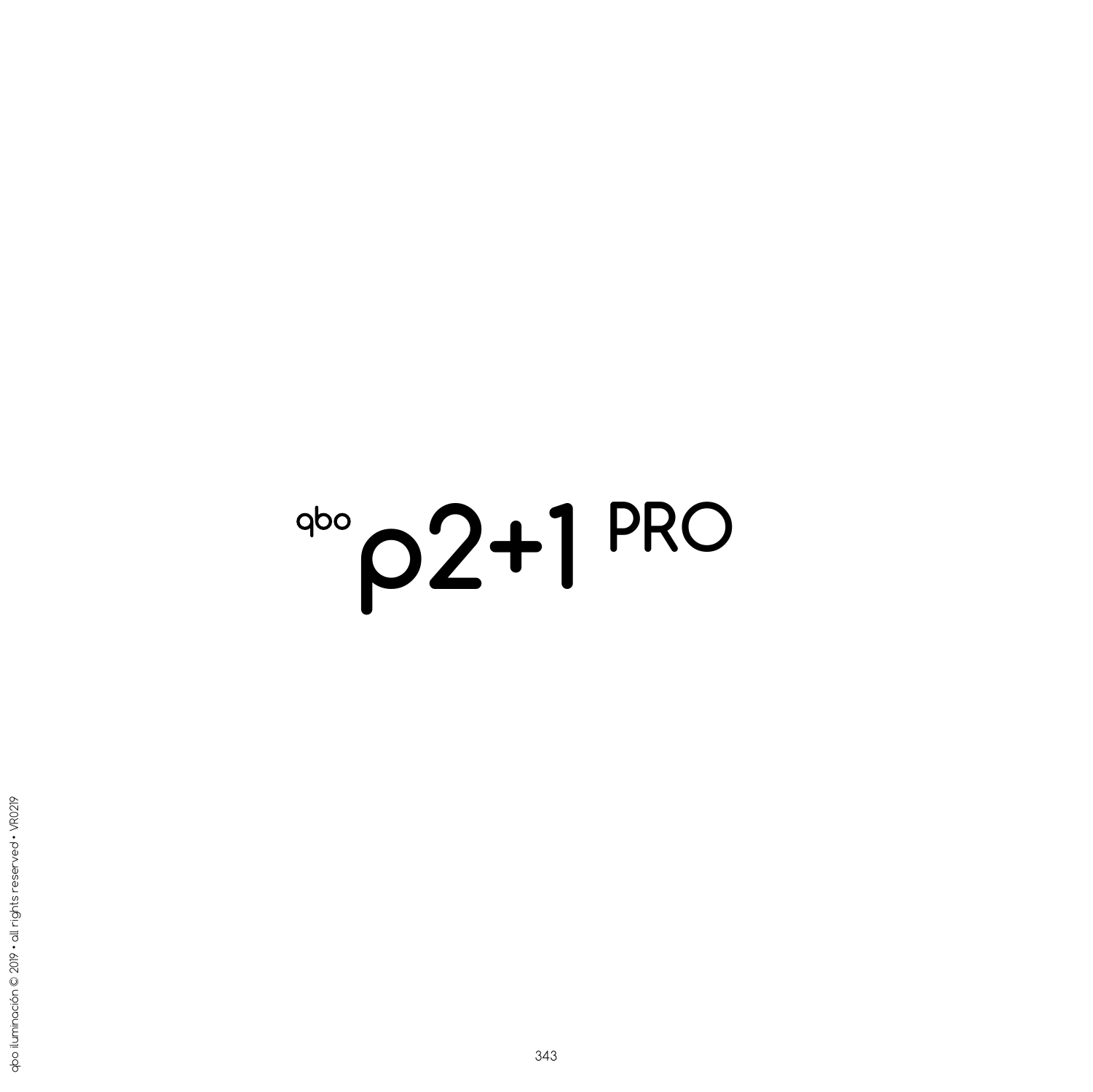



qbo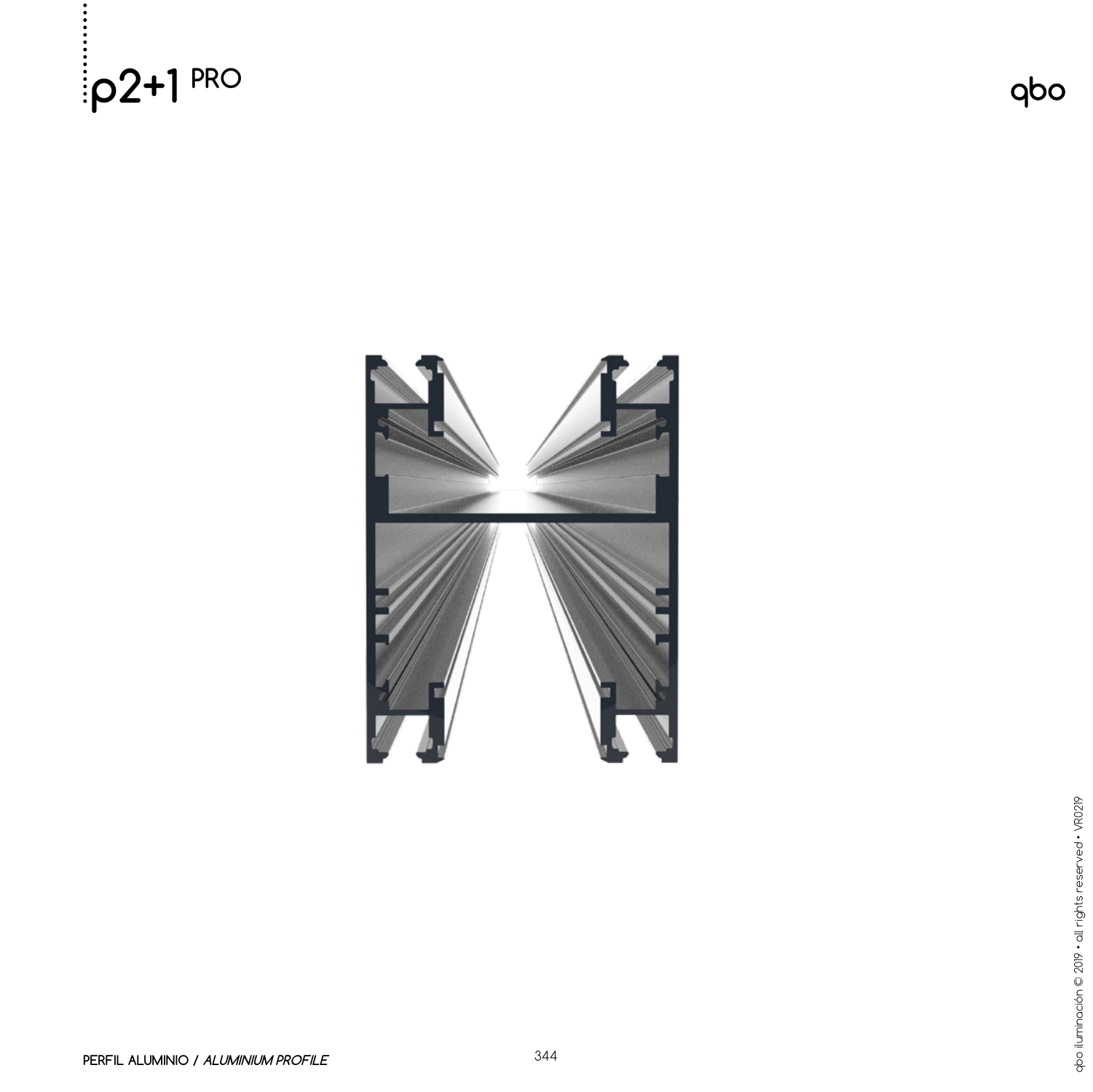## **p2+1 PRO**

Perfil de aluminio extruido con acabado anodizado de 20 micras, para montaje en superficie o suspendido. Difusores y carriles disponibles para su instalación tanto en la parte superior como inferior del perfil, para permitir la emisión de luz directa e indirecta. El equipo de alimentación puede alojarse en el interior del perfil o instalarse de manera remota. El perfil cuenta con tapas finales y puede montarse en forma continua mediante uniones lineales y angulares. Dimensiones: 65 X 85 X 3000 mm.

*20 micron anodized extruded aluminum profile to be installed on surface or suspended. Diffusers and tracks are available to be set on the top and/or bottom of the profile to allow indirect/ direct light emission. Power supply unit can be housed inside the profile or placed remotely. The profile can be closed with end caps and can be arranged continuously using linear or angular unions. Dimensions: 65 X 85 X 3000 mm.*

| חר           | DESC.                             |
|--------------|-----------------------------------|
| QBOP2+IPRO00 | PROFILE 2+1 PRO 3000 MM WHITE     |
| OBOP2+IPRO01 | PROFILE 2+1 PRO 3000 MM ALUMINIUM |
| QBOP2+IPRO09 | PROFILE 2+1 PRO 3000 MM BLACK     |

Diferentes acabados y opciones de protección IP disponibles bajo pedido *Other finishes and IP ratings available on request*

- Ver compatibilidad en el alojamiento de equipos en DRIVERS. *See drivers housing compatibility in DRIVERS.* **\***
- Ver compatibilidad en el alojamiento de carriles en TRACKS. **\*\***  *See tracks housing compatibility in TRACKS.*



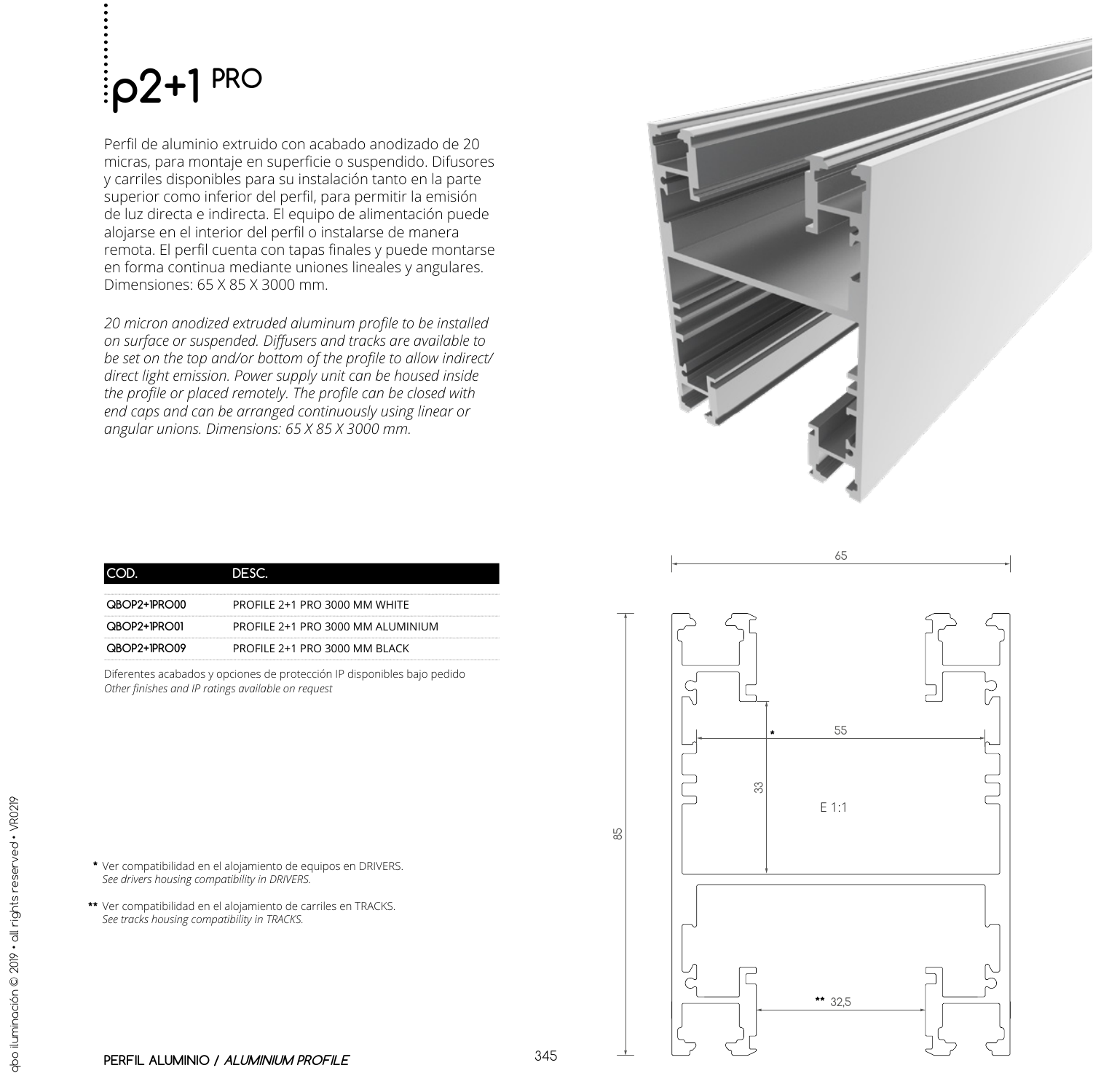

qbo



|  | ICOD.               | DESC.                                                 |     |
|--|---------------------|-------------------------------------------------------|-----|
|  | <b>QBOKITSUSPYP</b> | PROFILE KIT SUSPENSION Y WITH PLATE                   |     |
|  | QBOP2+IPRODF35      | PROFILE 2 + 1 PRO FLAT DIFFUSER FROSTED 35X3000MM (2) |     |
|  | QBOP2+IPRODF8       | PROFILE 2 + 1 PRO FLAT DIFFUSER FROSTED 8X3000MM      | (3) |
|  | QBOP2+IPROP36.1000  | PROFILE 2+1 PRO LINEAR PLATE 36X1000MM                | 4.  |
|  | QBOP2+IPROP36.2000  | PROFILE 2+1 PRO LINEAR PLATE 36X2000MM                | (4) |
|  | QBOP2+IPROP60.1000  | PROFILE 2+1 PRO LINEAR PLATE 60X1000MM                | (5) |
|  | QBOP2+IPROP60.2000  | PROFILE 2+1 PRO LINEAR PLATE 60X2000MM                | (5) |
|  | QBOP04UL            | PROFILE 04 9X1MM LINEAR UNION (4 UNITS)               | 6)  |
|  | QBOP04UAE           | PROFILE 04 9X1MM ANGULAR UNION (4 UNITS)              |     |
|  | QBOP2+IPRO          | PROFILE 2+1 PRO END CAP                               | (8) |
|  |                     |                                                       |     |







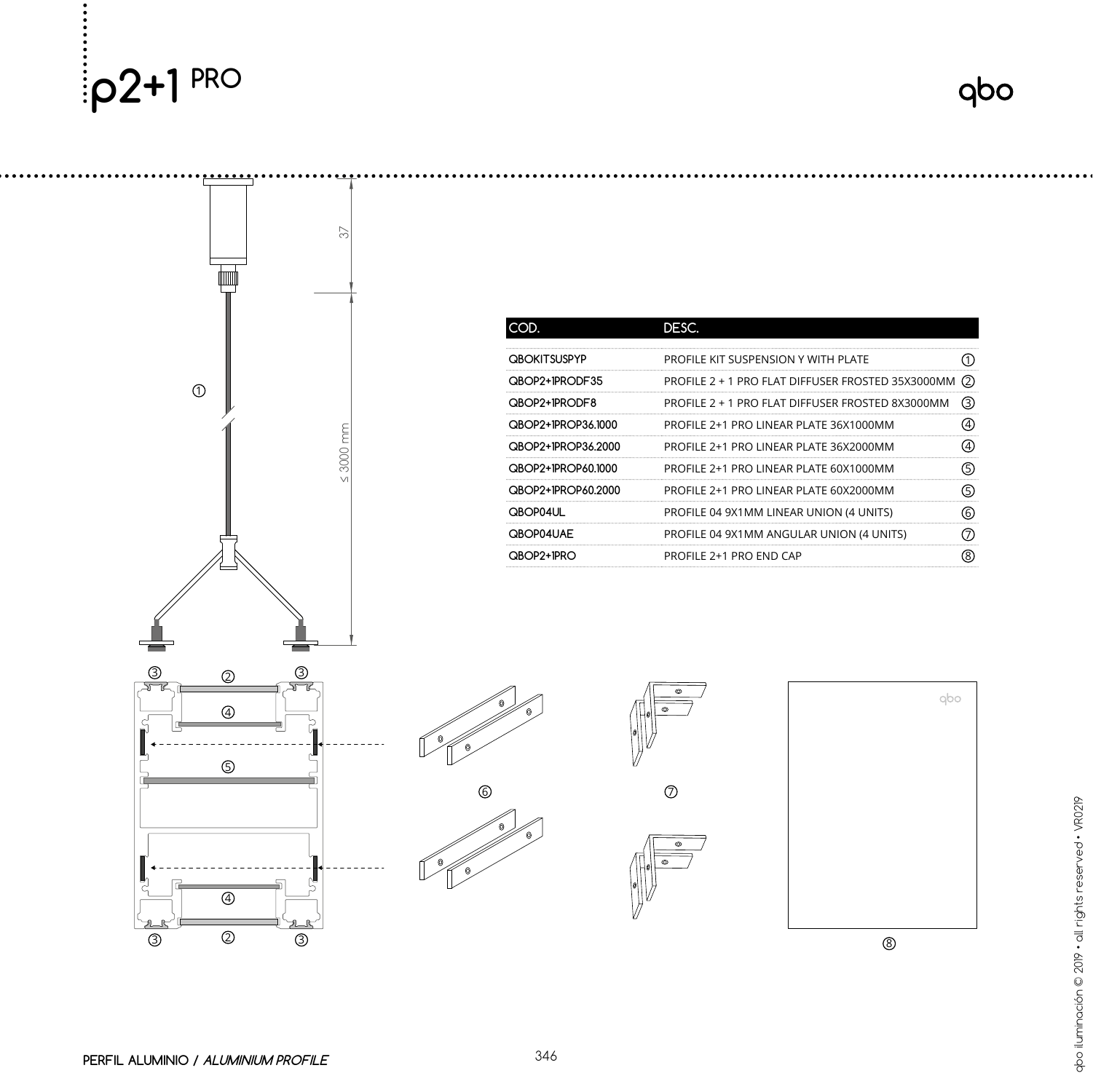



qbo

**Múltiples configuraciones. Multiple configurations.**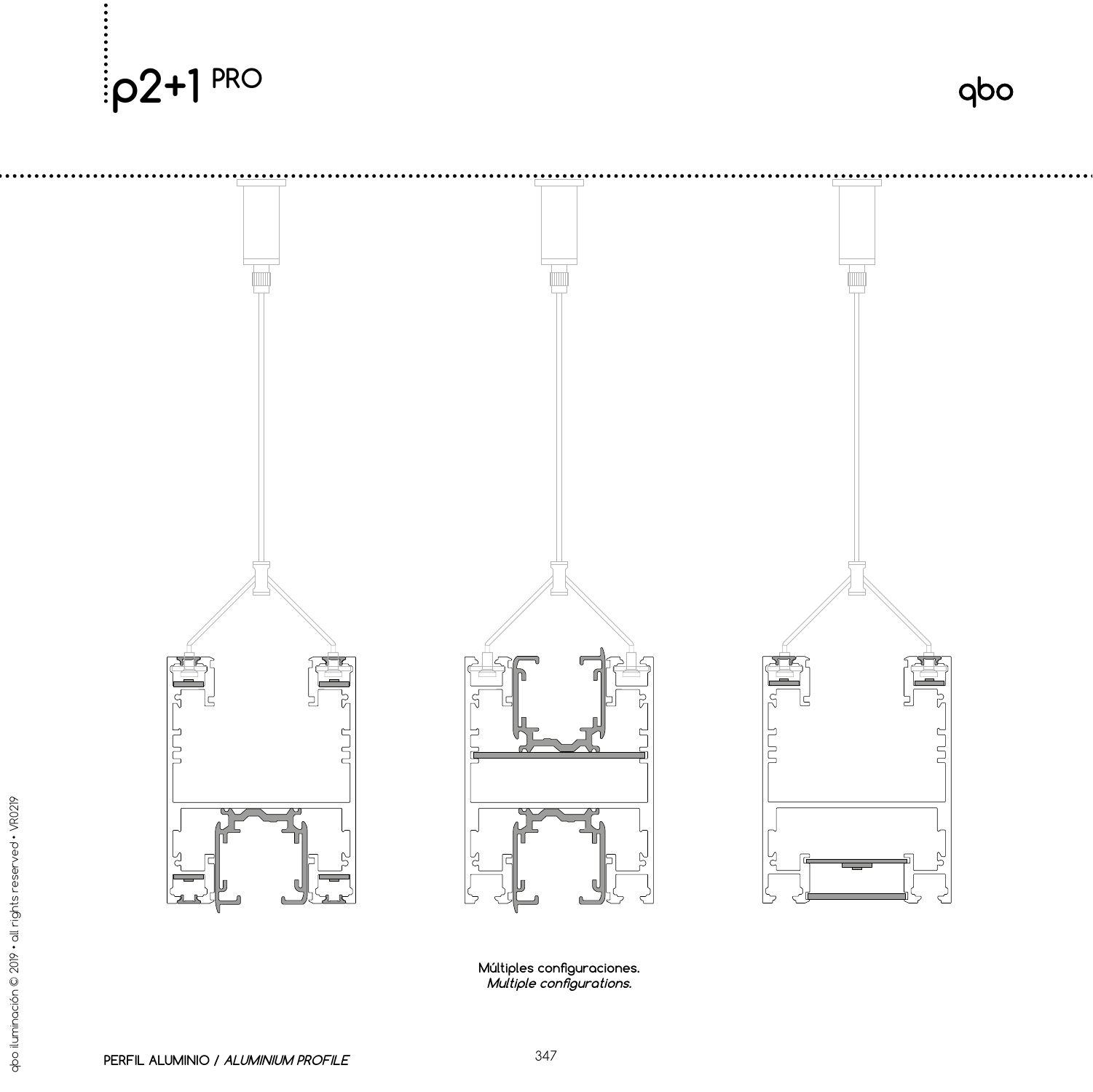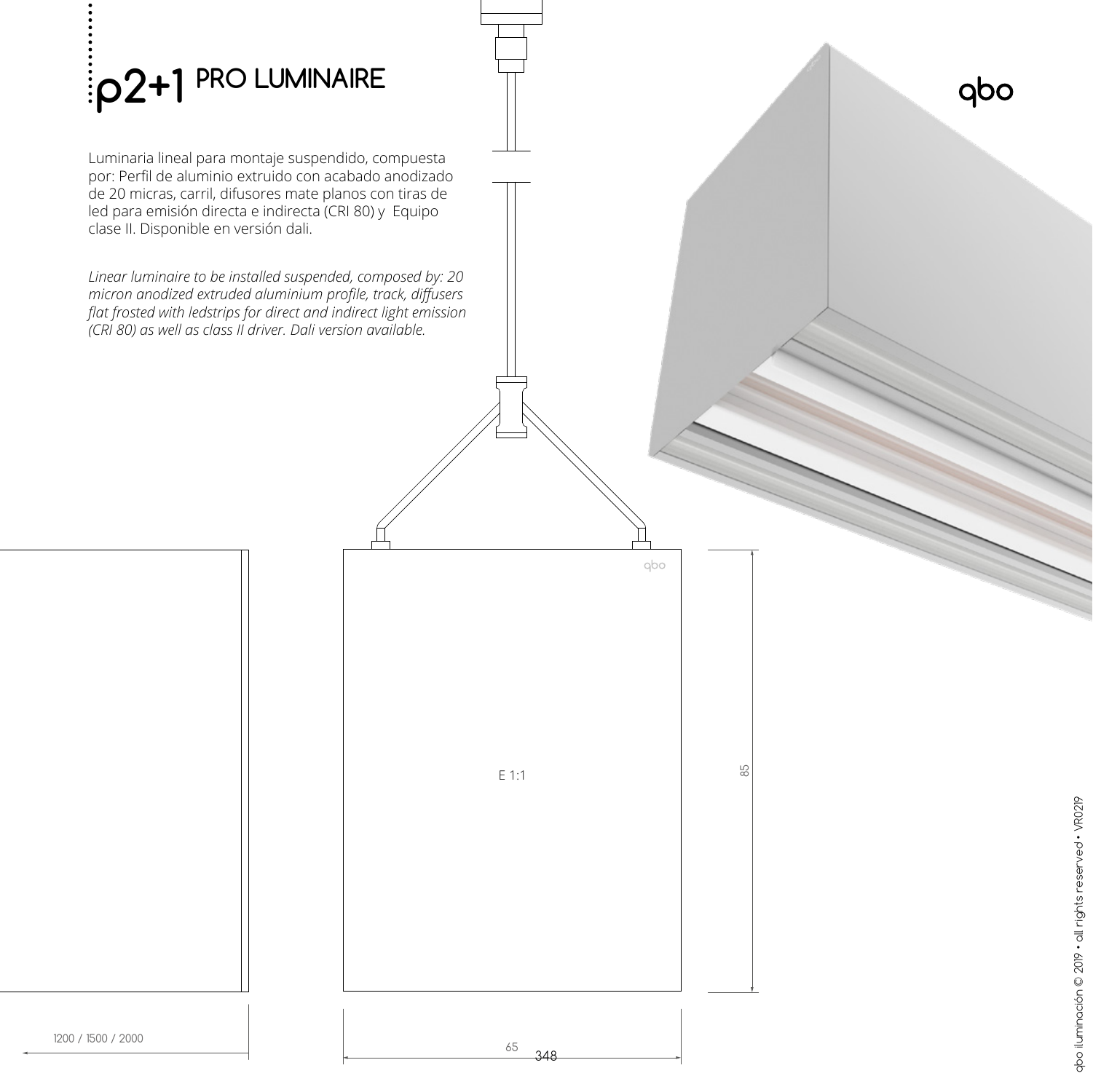## **p2+1 PRO LUMINAIRE**

### LUZ DIRECTA-INDIRECTA / DIRECT-INDIRECT LIGHT

| COD.                   | DESC.                                                                                        |
|------------------------|----------------------------------------------------------------------------------------------|
| QBOP2+1PROYTID27901200 | PROFILE 2+1 PRO suspended T: 3000W L: 49W 2700K<br>Ra90 D2376lm I816lm IP20 1200mm white     |
| QBOP2+1PROYTID27901201 | PROFILE 2+1 PRO suspended T: 3000W L: 49W 2700K<br>Ra90 D2376lm I816lm IP20 1200mm aluminum  |
| QBOP2+1PROYTID27901209 | PROFILE 2+1 PRO suspended T: 3000W L: 49W 2700K<br>Ra90 D2376lm I816lm IP20 1200mm black     |
| QBOP2+1PROYTID27901500 | PROFILE 2+1 PRO suspended T: 3000W L: 62W 2700K<br>Ra90 D2970lm I1020lm IP20 1500mm white    |
| QBOP2+IPROYTID27901501 | PROFILE 2+1 PRO suspended T: 3000W L: 62W 2700K<br>Ra90 D2970lm J1020lm JP20 1500mm aluminum |
| QBOP2+1PROYTID27901509 | PROFILE 2+1 PRO suspended T: 3000W L: 62W 2700K<br>Ra90 D2970lm I1020lm IP20 1500mm black    |
| QBOP2+IPROYTID27902000 | PROFILE 2+1 PRO suspended T: 3000W L: 82W 2700K<br>Ra90 D3960lm I1360lm IP20 2000mm white    |
| QBOP2+IPROYTID27902001 | PROFILE 2+1 PRO suspended T: 3000W L: 82W 2700K<br>Ra90 D3960lm J1360lm JP20 2000mm aluminum |
| QBOP2+IPROYTID27902009 | PROFILE 2+1 PRO suspended T: 3000W L: 82W 2700K<br>Ra90 D3960lm I1360lm IP20 2000mm black    |





#### LUZ DIRECTA / DIRECT LIGHT

| COD.                  | DESC.                                                                               |
|-----------------------|-------------------------------------------------------------------------------------|
| QBOP2+1PROYTD27951200 | PROFILE 2+1 PRO suspended T: 3000W L: 36W 2700K<br>Ra95 2376 m IP20 1200mm white    |
| QBOP2+1PROYTD27951201 | PROFILE 2+1 PRO suspended T: 3000W L: 36W 2700K<br>Ra95 2376 m IP20 1200mm aluminum |
| QBOP2+IPROYTD27951209 | PROFILE 2+1 PRO suspended T: 3000W L: 36W 2700K<br>Ra95 2376 m IP20 1200mm black    |
| QBOP2+IPROYTD27951500 | PROFILE 2+1 PRO suspended T: 3000W L: 45W 2700K<br>Ra95 2970lm IP20 1500mm white    |
| QBOP2+1PROYTD27951501 | PROFILE 2+1 PRO suspended T: 3000W L: 45W 2700K<br>Ra95 2970lm IP20 1500mm aluminum |
| QBOP2+IPROYTD27951509 | PROFILE 2+1 PRO suspended T: 3000W L: 45W 2700K<br>Ra95 2970lm IP20 1500mm black    |
| QBOP2+IPROYTD27952000 | PROFILE 2+1 PRO suspended T: 3000W L: 60W 2700K<br>Ra95 3960lm IP20 2000mm white    |
| QBOP2+IPROYTD27952001 | PROFILE 2+1 PRO suspended T: 3000W L: 60W 2700K<br>Ra95 3960lm IP20 2000mm aluminum |
| QBOP2+IPROYTD27952009 | PROFILE 2+1 PRO suspended T: 3000W L: 60W 2700K<br>Ra95 3960lm IP20 2000mm black    |

È ١è  $\overline{\circ}$   $\overline{\circ}$ 65



27,84

< 3000 mm

 $< 3000$  mm

 $\frac{1}{20}$ 

Diferentes acabados y opciones de protección IP disponibles bajo pedido *Other finishes and IP ratings available on request*